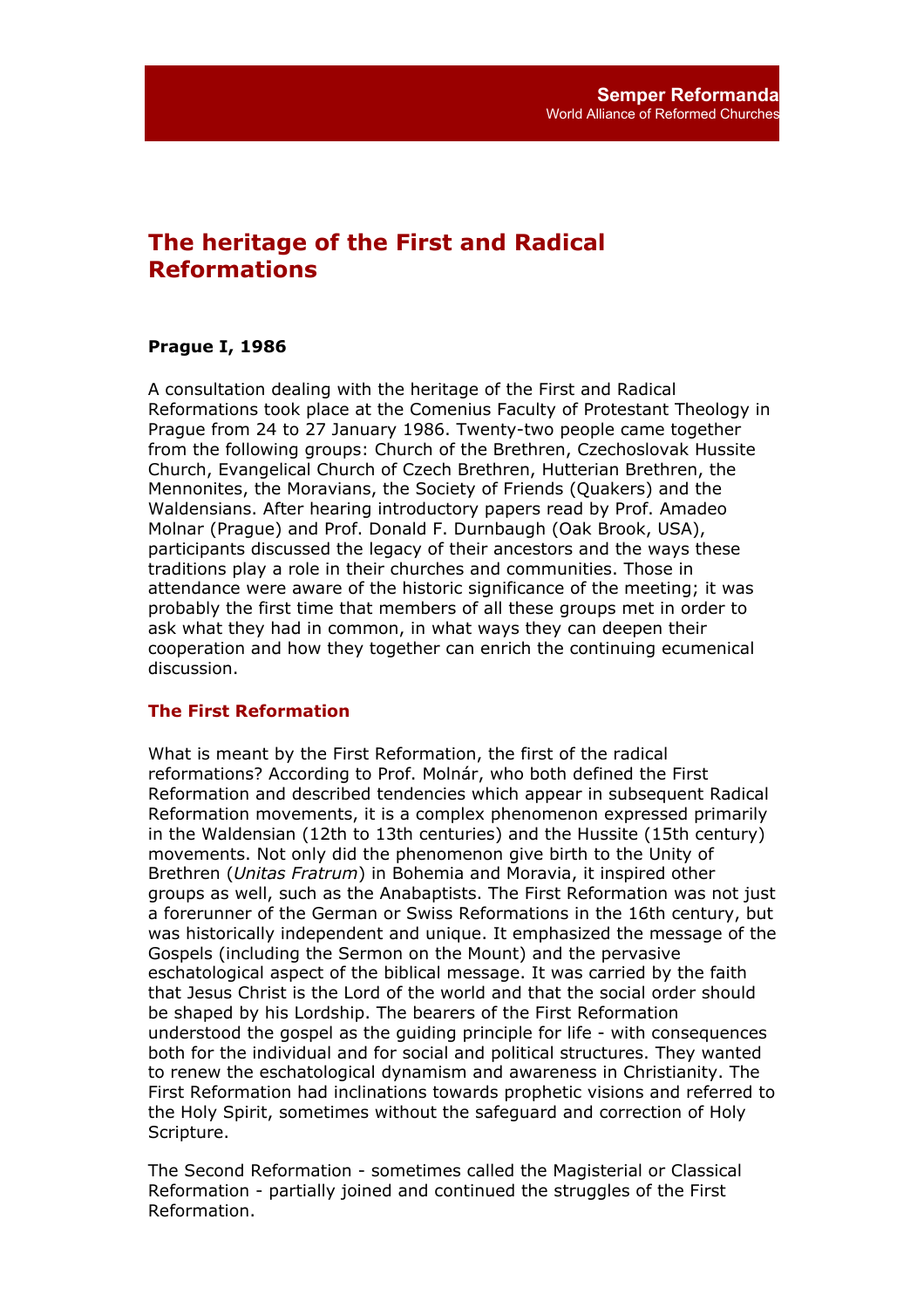However, it concentrated on the Pauline epistles and spoke more about grace and freedom than about the law of the Gospel. The Second Reformation often reduced the eschatological component of Christian faith to the individual hope for eternal life. While the First Reformation had a strong relationship to the multitude of poor and simple people, the Second Reformation maintained a close connection with the middle stratum and was therefore more conservative.

In discussion of Prof. Molnár's presentation, consultation participants agreed that the First Reformation deserves additional attention and serious study. Also, they called for more dialogue on the relation between the perspectives of the First and Second Reformations in order to see to what extent the two movements' emphases are complementary and to what extent a balance between their emphases can be established.

#### **The Radical Reformation**

What is meant by the Radical Reformation? According to Prof. Durnbaugh, Radical Reformation groups such as the 16th-century Anabaptists (Mennonites/Hutterian Brethren), the  $17<sup>th</sup>$  century Friends, and the  $18<sup>th</sup>$ century Church of the Brethren manifested emphases parallel to those of the First Reformation groups. They sought to reform Christian life and the church in a way which constituted an alternative to Constantinian Christendom. They linked faithfulness to the Lordship of Christ with discipleship, accepted Scripture as the basis for life as well as for doctrine, and adopted a restitutionist view of church renewal. The Radical Reformation movements emphasized both nonconformity and dedicated service to the world. They understood the church as a covenant community of believers, developed nonclerical patterns of ministry and reached out to other churches in "sectarian" or "alternative ecumenism".

## **Discussion at the Prague consultation**

After the initial presentations by Professors Molnár and Durnbaugh, most of the consultation consisted of discussion on issues related to the various movements in their historical and contemporary expressions. Participants explored selected characteristics of their groups, noted similarities and differences, acknowledged needed reforms, and addressed contemporary challenges in church or society. Most conversation focused on the significance and authority of Scripture, the Sermon on the Mount, eschatology, and matters related to wealth and economics.

The discussion linked the authority of Holy Scripture with its interpretation in the gathered congregation and with the leading of the Holy Spirit. Through the Spirit, the congregation and Scripture, God's will and direction for Christian life can be discerned. In the context of the congregation, God's word provides guidance for and addresses all of life - social and political realities as well as the attitudinal and relational dimensions of Christian faith. The discussion highlighted similarities and differences of emphasis on the relation between Scripture, the Spirit and the gathered congregation in the process of giving shape to Christian discipleship, particularly in its present expressions.

Most groups represented at the Prague meeting emphasize the significance of the Sermon on the Mount for social *praxis* as well as for personal attitudes and relationships. They may understand it as a practical point of reference for daily living and as the truth which Jesus embodied and taught. However, they believe that the Sermon should not be understood